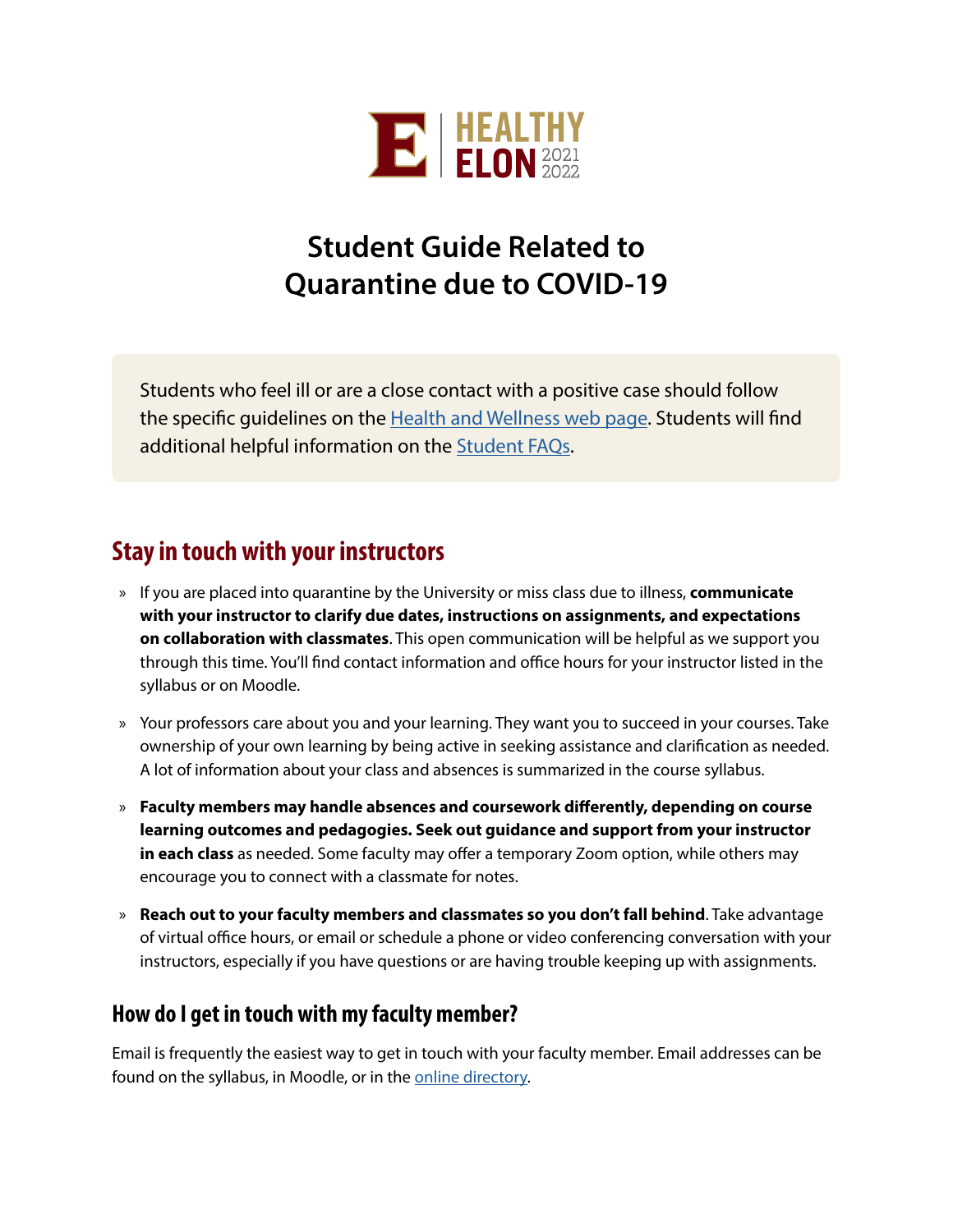## **Attendance Related to Quarantine or Illness due to COVID-19**

If you are placed into quarantine or are absent due to illness:

- » Your faculty will receive official university notification of a longer-term health-related absence that includes the dates of the required quarantine. Note that due to privacy laws details of the specific health issues will not be provided. Since these notices may take some time to get to your faculty member, **communicate with your faculty member to make them aware of the situation.**
- » Work virtually with your faculty member to ensure you understand expectations related to course activities, materials, engagement, etc.
	- Email your faculty member to request a Zoom meeting or phone call to discuss how to best keep up with class assignments and readings.
	- Arrange to get notes from another student in your class for any days you are absent. If you need assistance identifying a note-taker, let your faculty member know.
	- If you need more feedback on graded work, reach out to your faculty member.
	- Talk with your instructors about possible ways you can engage in class activities, if possible.
	- **• Complete class assignments outside of class and submit your work electronically**. It is expected that you complete all coursework included in the course syllabus.
- » Ensure you have access to the technology/materials you need to complete academic activities remotely (computer with video/microphone, high-speed internet, course materials, etc.). Highspeed internet will be available in all university quarantine spaces.
- » For students who are not able to engage with the course due to health-related physical illness, mental health issues or disability accommodations, talk with your instructors about how to access class notes and about the opportunity to make up missed assignments and exams when you are able to engage again. You are expected to complete all coursework included in the course syllabus. In situations where you are not able to complete the course due to health-related issues, work with your faculty members on identifying appropriate options - an [incomplete grade](https://elon.smartcatalogiq.com/current/Academic-Catalog/General-Academic-Regulations/Grades-and-Reports/Grades), course [withdrawal](https://www.elon.edu/u/registrar/student-resources/individual-course-withdrawal/), or [medical withdrawal.](https://www.elon.edu/u/administration/student-life/dean-of-students/medical-withdrawal/)
- » If you are placed into quarantine, you will be provided with additional information related to this process and accessing campus resources. Your assigned staff point of contact and instruction materials can provide valuable assistance and information.
- » Absences due to illness will be handled per policies on the course syllabus.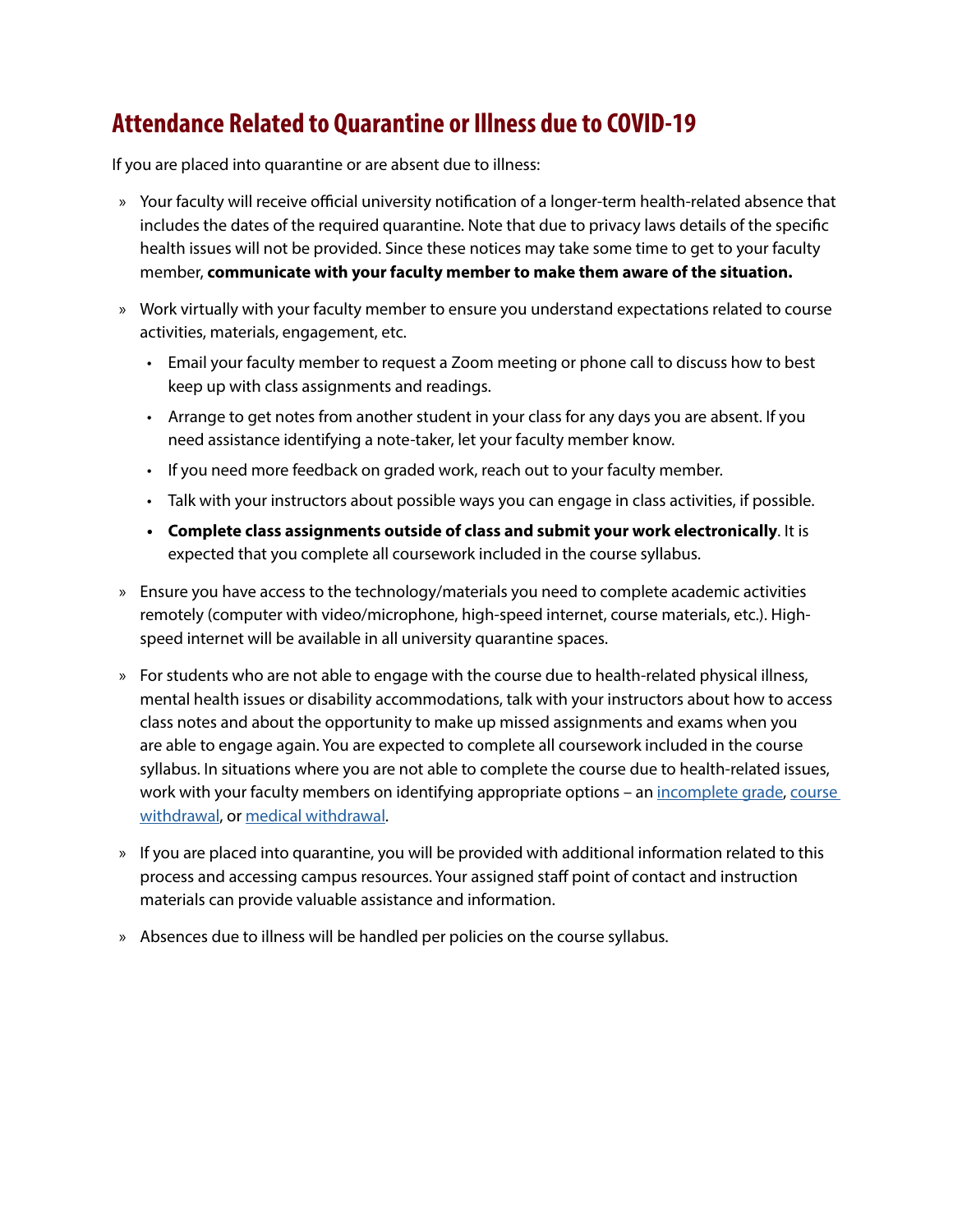# **What is the guidance for those who feel ill or are a close contact with a positive case?**

- » **Students, faculty or staff who feel ill** or have a cold or flu-like symptoms, should wear a mask, distance from others and contact a medical professional for evaluation before returning to class or work.
- » **Vaccinated students, faculty or staff who have close contact with a confirmed positive case** (within 6 feet of a person with COVID-19 for 15 minutes in a 24-hour period, cumulatively), but do not have symptoms are not directed to quarantine but are required to mask and monitor symptoms for 14 days and are recommended to test 3-5 days after exposure.
	- If symptomatic, follow the guidelines above for those feeling ill.
	- If, however, you receive a positive test for COVID-19, you must follow all health directions, including isolation and quarantine protocols as directed by the county health department and managed through Student Care and Outreach and Elon Human Resources.
- » **Unvaccinated students, faculty or staff who have close contact with a confirmed positive case** (within 6 feet of a person with COVID-19 for 15 minutes in a 24-hour period, cumulatively) will be required to quarantine for up to 14 days after last contact as determined by health care professional and guidelines from health officials and should consult with a healthcare provider.
- » Students looking for additional guidance should contact Student Health Services (336-278-7230 or the Phoenix Health Portal) or Healthy Elon (336-278-2020 or [Healthy@Elon.edu](mailto:Healthy%40Elon.edu?subject=) for guidance).

# **Support for learning**

The university offers many campus resources to support your learning. These services are available for in-person and remote students and can be an important part of your academic success. Staff are available to support you in the earliest stages of your work, including brainstorming, finding resources, drafting, revising, proofing, finalizing the work, and learning new technologies.

### **Belk Library**

- » [Chat with a librarian](https://elon.libguides.com/Belk_Off-Campus#s-lg-box-23555208) in real time, anytime the library is open. Questions can focus on finding sources, full text access, how to get an article or book that we don't have access to, and more.
- » Access Belk Library's [online resources](https://elon.libguides.com/Belk_Off-Campus) from anywhere, anytime. Access databases, journal articles, ebooks, streaming video, and more to help with your assignments and research projects. [Find a](https://elon.libguides.com/)  research quide in your area of study to help quide your research process.
- » [Schedule a research consultation](https://elon.libcal.com/appointments/) with a librarian in your [area of study](https://www.elon.edu/u/library/services/liaison-program/), or with your [Personal](https://elon.libguides.com/pl)  **[Librarian](https://elon.libguides.com/pl)** for help with your research assignments.